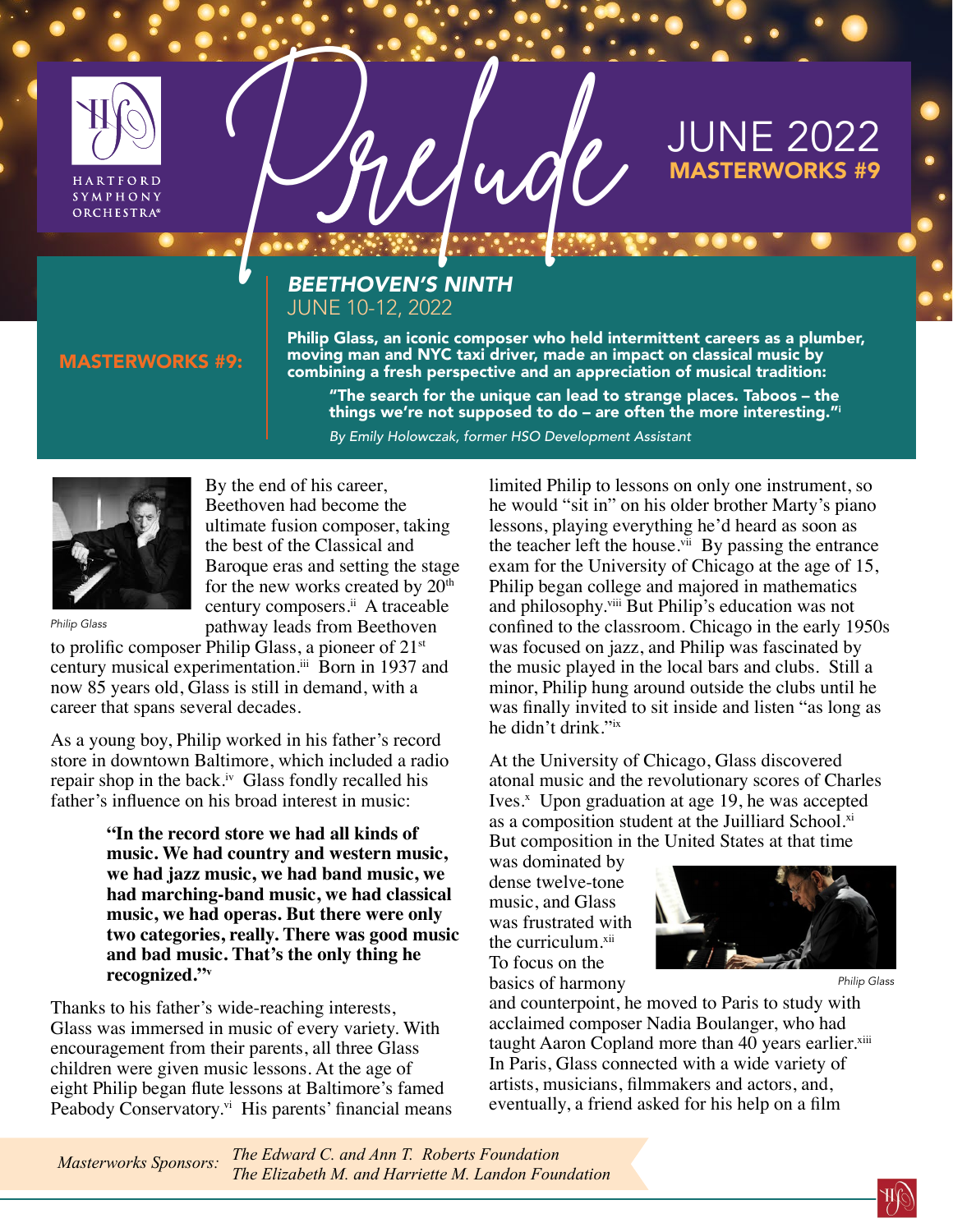# Prelude *BEETHOVEN'S NINTH •* JUNE 10-12, 2022

project, *Chappaqua,* that featured the music of Indian sitar player, Ravi Shankar.<sup>xiv</sup> Shankar had no idea how to notate his music for Western musicians. Glass was hired to listen to Shankar's music and create a written score.<sup>xv</sup>

But it wasn't as easy as he expected. The rhythms of Indian music were like nothing he'd ever heard, and Glass struggled to grasp the rhythmic nuances of the piece, until he hit upon an unusual discovery:

#### **"Finally, I did a remarkable, intuitive thing… I erased all the bar lines... Suddenly, I saw the patterns... when I took the bar lines away, I saw the flow of the rhythm that I hadn't**  seen."xvi

Glass credits both Boulanger and Shankar as his mentors: "I always think of them as one on my right shoulder, one on my left shoulder, both whispering in my ears."xvii



Glass returned to New York in 1967 with new ideas about music composition. The composer formed

Philip Glass Ensemble, an avant-garde musical group consisting of keyboards and a variety of woodwinds, each amplified and fed through a mixer.<sup>xviii</sup> The group gained popularity throughout the years and are still notable for their unique sound today.xix

But even with the early success of his ensemble, Glass needed work outside of music to make ends meet. He placed advertisements in newspapers and worked as a plumber. Together with fellow composer, Steven Reich, Glass formed Chelsea Light Moving, and the two composers carried furniture up and down apartment staircases in Manhattan.<sup>xx</sup> Glass took only temporary jobs to ensure that he had time to focus on composing.<sup>xxi</sup> His favorite was driving a taxi, because it allowed him to listen to music all day as he drove.<sup>xxii</sup>

Glass's unconventional style connected him to a broad community in theatre, dance, opera, visual arts, rock, and film scoring.xxiii His involvement with theater led to his 1975 opera, *Einstein on the Beach*, and while it wasn't intended as a cycle, the opera turned out to be the first in a trio of operas about visionary historical figures.xxiv In 1987, Glass began to write more accessible music that his father, who died in 1971, would have enjoyed.xxv The result was his Violin Concerto, his first composition for traditional orchestra and soloist.<sup>xxvi</sup>

Glass went on to collaborate with a wide range of artists who included Twyla Tharp, Allen Ginsberg, Woody Allen and David Bowie. He has also worked with Patti Smith, Paul Simon, Linda Ronstadt, Yo-Yo Ma, and Doris Lessing.xxvii

Glass has scored many well-known and popular movies, including *Hamburger Hill* (1987), *The Truman Show* (1998), *The Illusionist* (2006), *Leviathan* (2014), *Fantastic Four* (2015) and *Pandemic: Facing AIDS* (2002) to name just a few. He received an Academy Award nomination for his film score for Martin Scorsese's 1997 movie, *Kundun*, about the Dalai Lama. Additional film score nominations include *The Hours* (2002) and *Notes on a Scandal* (2006). XXViii

In September of 2016, President Barack Obama presented Glass with a National Medal of Arts, honoring him for his "groundbreaking contributions

*Philip Glass Ensemble* his own group, the recipients of the 2018 *Philip Glass and Barack Obama* to music and composition." Obama described Glass as "one of the most prolific, inventive, and influential artists of our time".xxix Glass was one of the recipients of the 2018 Kennedy Center Honors.<sup>xxx</sup>



Today, Glass presents lectures, workshops and solo keyboard performances around the world, and still appears regularly with the Philip Glass Ensemble. From his home in New York City, he continues to write symphonies and concertos, as well as solo pieces for a wide variety of instruments.<sup>xxxi</sup>



# **on June 10-12, 2022**

**Please join** the Hartford Symphony Orchestra for *Beethoven's Ninth,* **June 8-10, 2022,** and enjoy the incredible music of one of America's most beloved living composers in his Concerto for Saxophone Quartet and Orchestra.

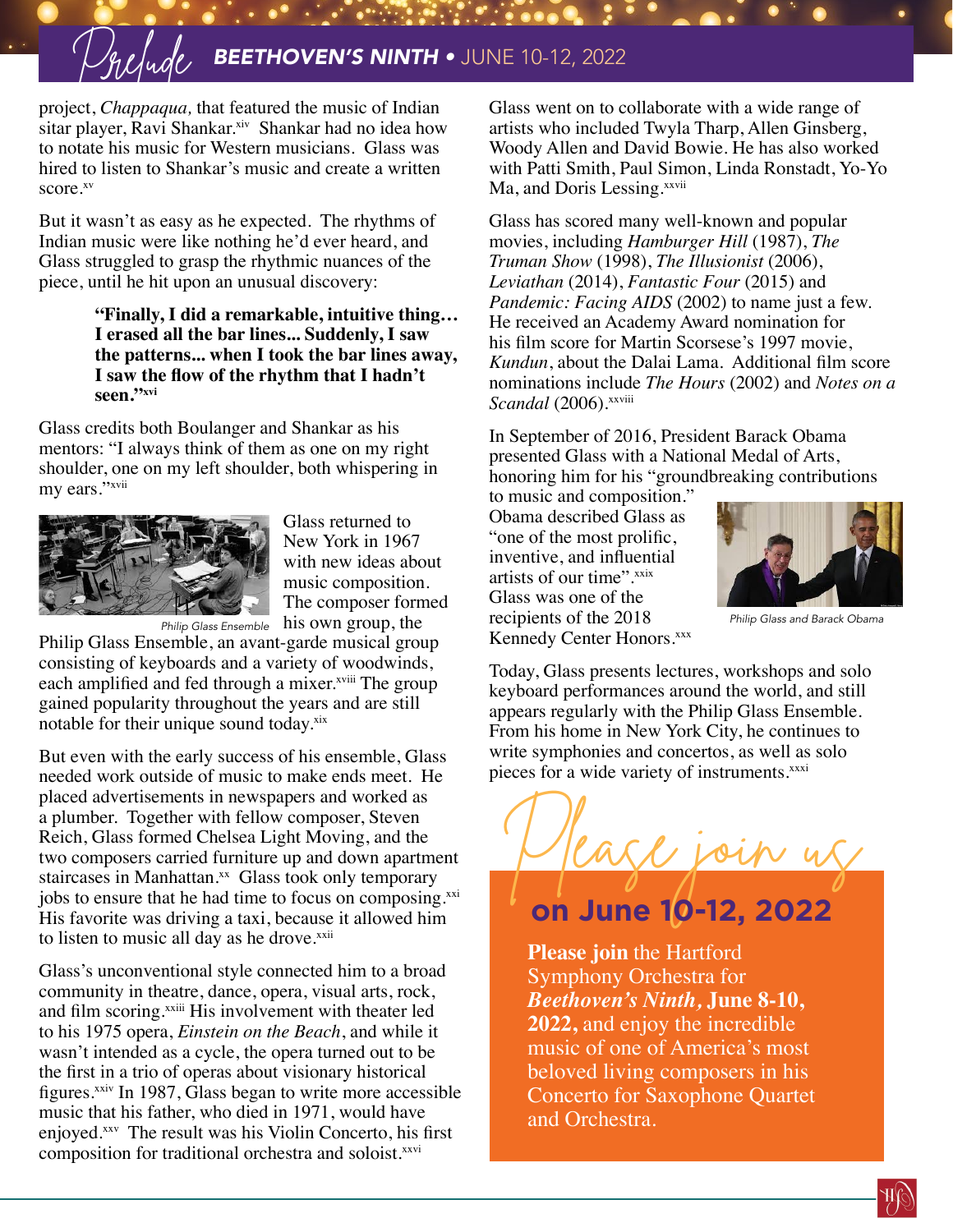# *WONDERING HOW THE MUSIC WILL SOUND?*

# **Try HSO'S LISTENING GUIDE, with links to the pieces you'll hear on our concert stage – and more!**

Enjoy Ricardo Muti conducting the Chicago Symphony in a performance of Beethoven's Ninth Symphony:

#### **<https://www.youtube.com/watch?v=rOjHhS5MtvA>**

Listen to Movements 1 and 4 from Glass' Concerto for Saxophone Quartet and Orchestra:

#### **<https://www.youtube.com/watch?v=o1a8ZTF453g>**



# *Yearning for more Philip Glass? Try these recommendations!*

The soundtrack from *Kundun*:

#### **[https://www.youtube.com/watch?v=hFG\\_Itk7kOs](https://www.youtube.com/watch?v=hFG_Itk7kOs)**

The soundtrack for the *Illusionist*:

## **[https://www.youtube.com/](https://www.youtube.com/playlist?list=PLlMnJlzLWU9cIeuMkK9q4Gwb52zrz25Cc) [playlist?list=PLlMnJlzLWU9cIeuMkK9q4Gwb52zrz25Cc](https://www.youtube.com/playlist?list=PLlMnJlzLWU9cIeuMkK9q4Gwb52zrz25Cc)**

An interesting interview with Glass, featured in "The Guardian":

## **[https://www.theguardian.com/music/2017/jan/22/philip-glass-80](https://www.theguardian.com/music/2017/jan/22/philip-glass-80-interview-observer-new-review) [interview-observer-new-review](https://www.theguardian.com/music/2017/jan/22/philip-glass-80-interview-observer-new-review)**

An interview of Philip Glass with NPR's *Fresh Air* host Terry Gross includes NPR's Ira Glass (host of *This American Life*), second cousin to the composer:

## **[https://www.wbur.org/npr/146092923/ira-glass-interviews-his-cousin](https://www.wbur.org/npr/146092923/ira-glass-interviews-his-cousin-composer-philip-glass)[composer-philip-glass](https://www.wbur.org/npr/146092923/ira-glass-interviews-his-cousin-composer-philip-glass)**





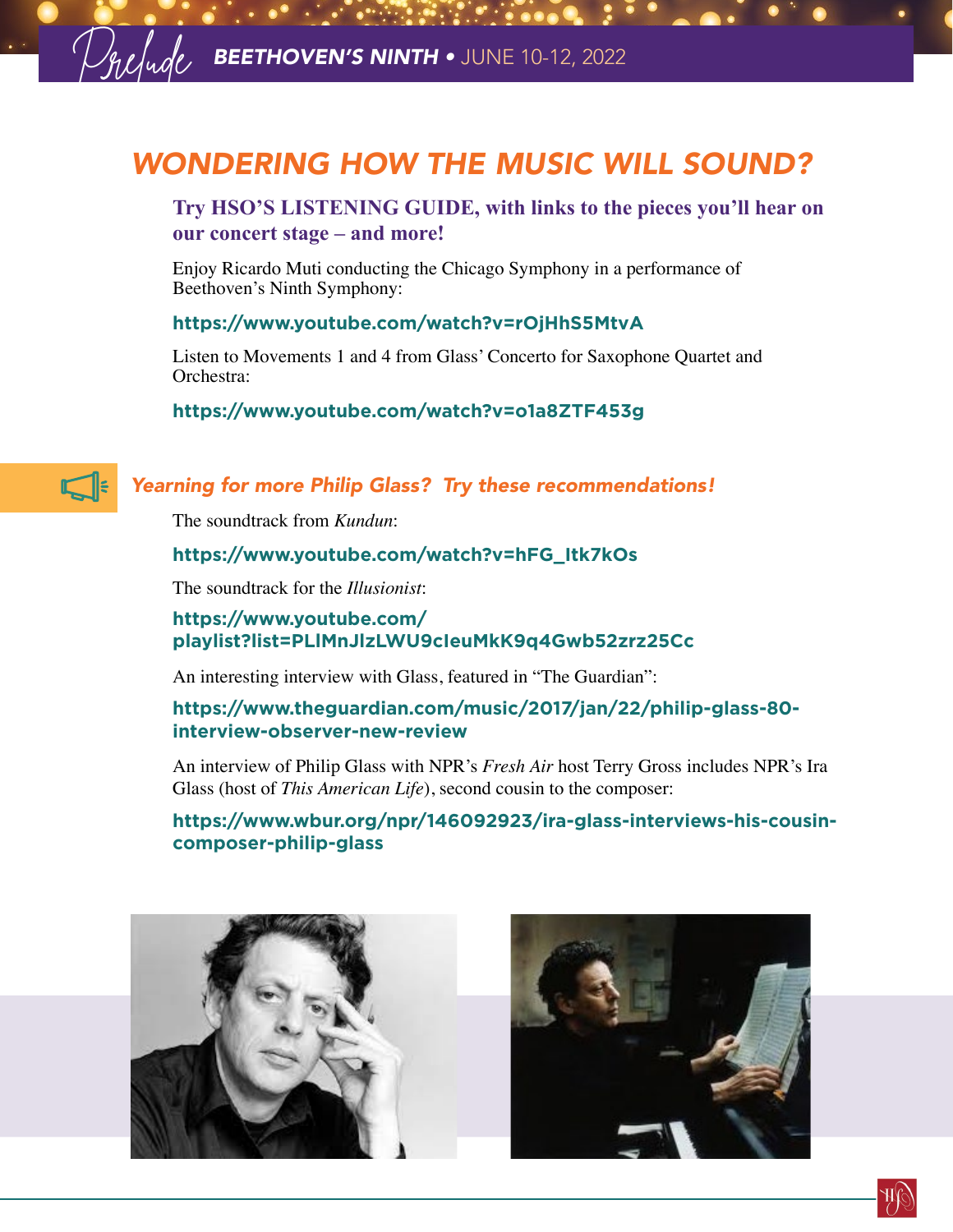Casey's Classics

Want the best recordings of the pieces you'll experience on the concert program? **Coleman Casey,**  HSO's dear friend, Director Emeritus and beloved in-house audiophile, offers his recording recommendations of selections featured in our upcoming Masterworks Concert.

The best recording of Glass's lively **Concerto for Saxophone Quartet and Orchestra** is one featuring the composer directing the Stuttgart Chamber Orchestra and the Rascher Saxophone Quartet (NONESUCH).

Beethoven's **Symphony No. 9**, like most works from the early nineteenth century, has been reassessed, from a performance-style perspective, from a large orchestra/large chorus sound to a period instrument/ small chorus sound, which frankly clarifies not only the textures but makes the ensemble more nimble. Sir John Eliot Gardiner and his Orchestre Révolutionnaire et Romantique and the Monteverdi Choir and soloists strike the listener like a bolt of lightning! (ARCHIV). If, however, you are inclined to a more traditional sound, then Herbert von Karajan's 1976 performance with the Berlin Philharmonic is still generally adjudged to be one of the greatest Ninths. Of his five versions, this one is notable for its great soloists, outstanding chorus, great playing and impressive sound, and visionary conducting. (DG)